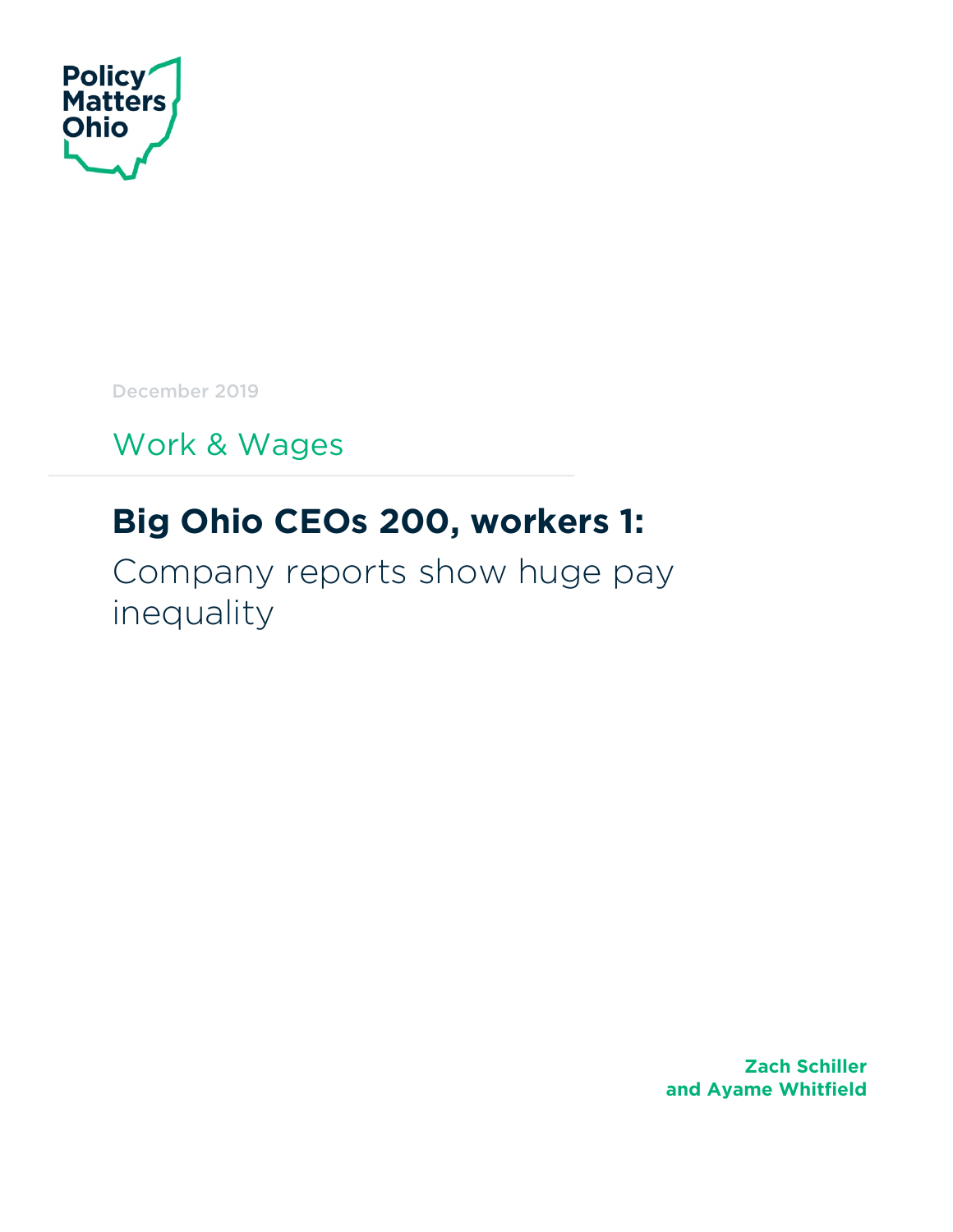

## **Introduction**

Most of Ohio's largest employers paid their chief executive officers more than 200 times what they paid typical employees last year. More than a quarter of the companies paid the CEO more than 500 times as much. Six companies had pay ratios over 1,000. Those are the key results at 53 of Ohio's largest employers that reported pay ratios to the Securities & Exchange Commission. That's especially striking because half a century ago, the ratio of CEO to worker pay at the largest U.S. companies was 20 to 1. Since then, while CEO pay has grown dramatically, pay for typical workers has barely budged.

Companies reported the data, covering 2018, for the second time this year under the Dodd-Frank Act. The federal law required companies to provide the ratio of CEO pay to that of their median worker—the one whose pay falls in the middle of all employees. While caution is needed comparing companies, particularly between different industries, the overall data show the disparity is huge. Policy Matters Ohio reviewed the filings of companies that rank among the top 100 Ohio employers, according to the Ohio Development Services Agency.<sup>1</sup> Altogether, 53 filed reports with the SEC. Many of the top 100 employers do not have to file such reports either because they are nonprofits (for example, the Cleveland Clinic), government employers (Wright-Patterson Air Force Base), privately owned (Giant Eagle) or foreign companies (Honda). Six companies, including Procter & Gamble and Cardinal Health, reported ratios for fiscal years ending before Dec. 31, and were not required to report their first pay ratios until later in 2018. We have used their reports for fiscal years ended in 2018 for this analysis.<sup>2</sup> Three others, UnitedHealth Group, Honeywell International and Dollar Tree joined the list of the top 100 employers in 2018.

Much of this large disparity relates to national policy and broad economic trends, which have led to workers getting a lower share of national income than they once received. We need changes in federal policy, including steps to strengthen unions and worker bargaining power and to reverse tax laws that have reinforced the pay disparities. But there are also actions that Ohio can take. These include restoring higher income-tax rates on top earners, and changing state purchasing policies as well as and economic development subsidies to discourage such pay gaps. Ohio's public pension funds could also press harder for reasonable CEO pay.

**1**

<sup>1</sup> Ohio Development Services Agency, "Ohio Major Employers Section 1," May 2019, at

https://development.ohio.gov/files/research/B2001.pdf Unless otherwise stated, data on individual companies in this report come from these filings, which are shown in the appendix.

<sup>2</sup> They reported the following CEO-to-median worker pay ratios for their 2019 fiscal year: Procter & Gamble, 309; Cardinal Health, 272; Cintas, 165, and Worthington Industries, 58.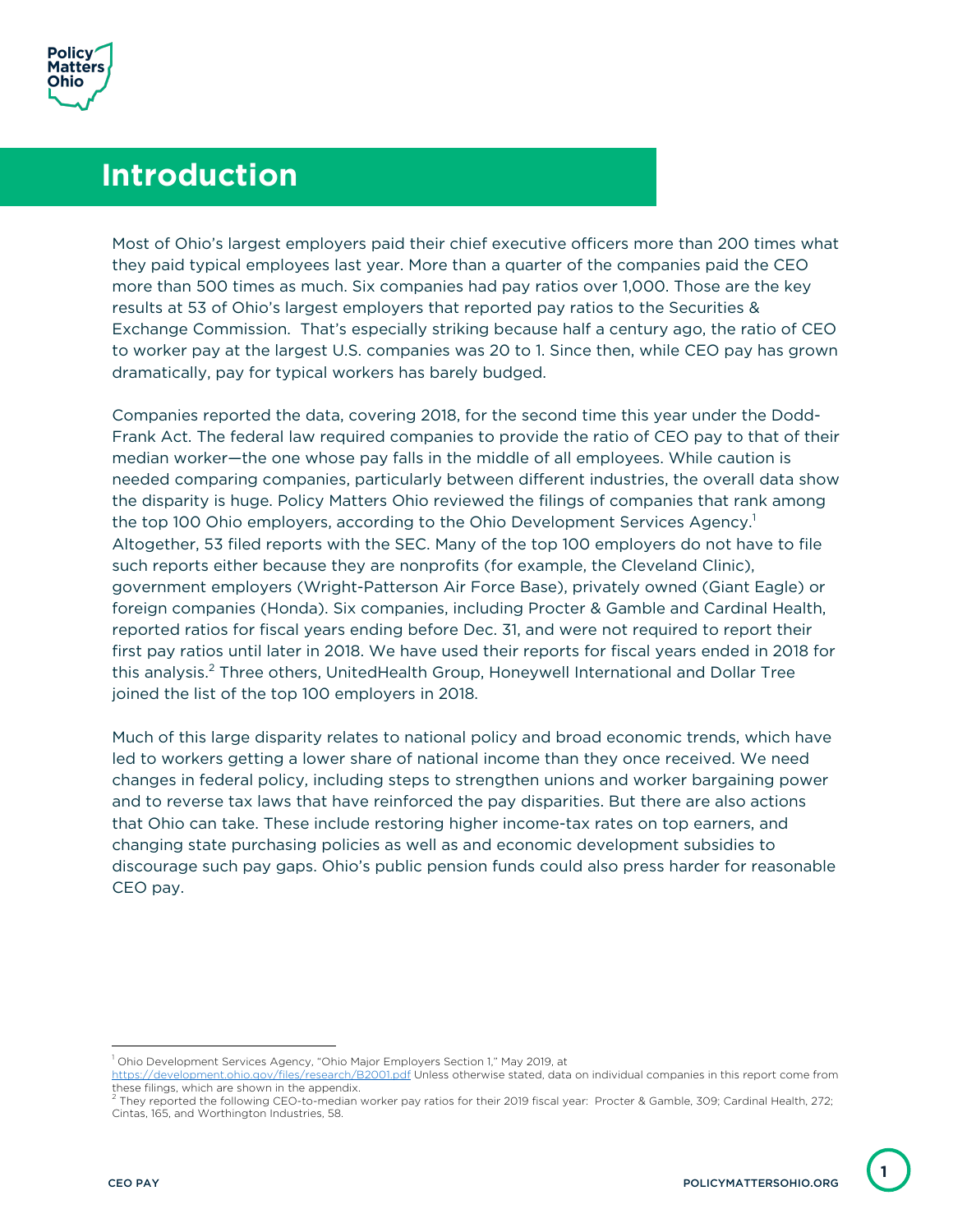

# **CEO Pay**

Forty-five of the 53 CEOs at the top employers made more than \$5 million, and 36 made more than \$10 million. Only one made less than \$1 million, while seven made more than \$20 million. The highest-paid CEO was Jamie Dimon of JP Morgan Chase, who made \$30 million. Figure 1 shows how much CEOs made among the top employers:



Source: Policy Matters Ohio analysis of company reports to the SEC

Meanwhile, 17 companies among the major employers reported median pay of less than \$25,000, which is below the federal poverty level this year for a family of 4. Together, these 17 companies employ more than 210,000 Ohioans. A majority of the total, 29 of the 53, reported median pay of more than \$50,000. Yet all but four of these companies – the same number as in 2017 – paid their CEOs at least 100 times what they paid their median worker. Figure 2 shows median pay for workers at the companies that reported: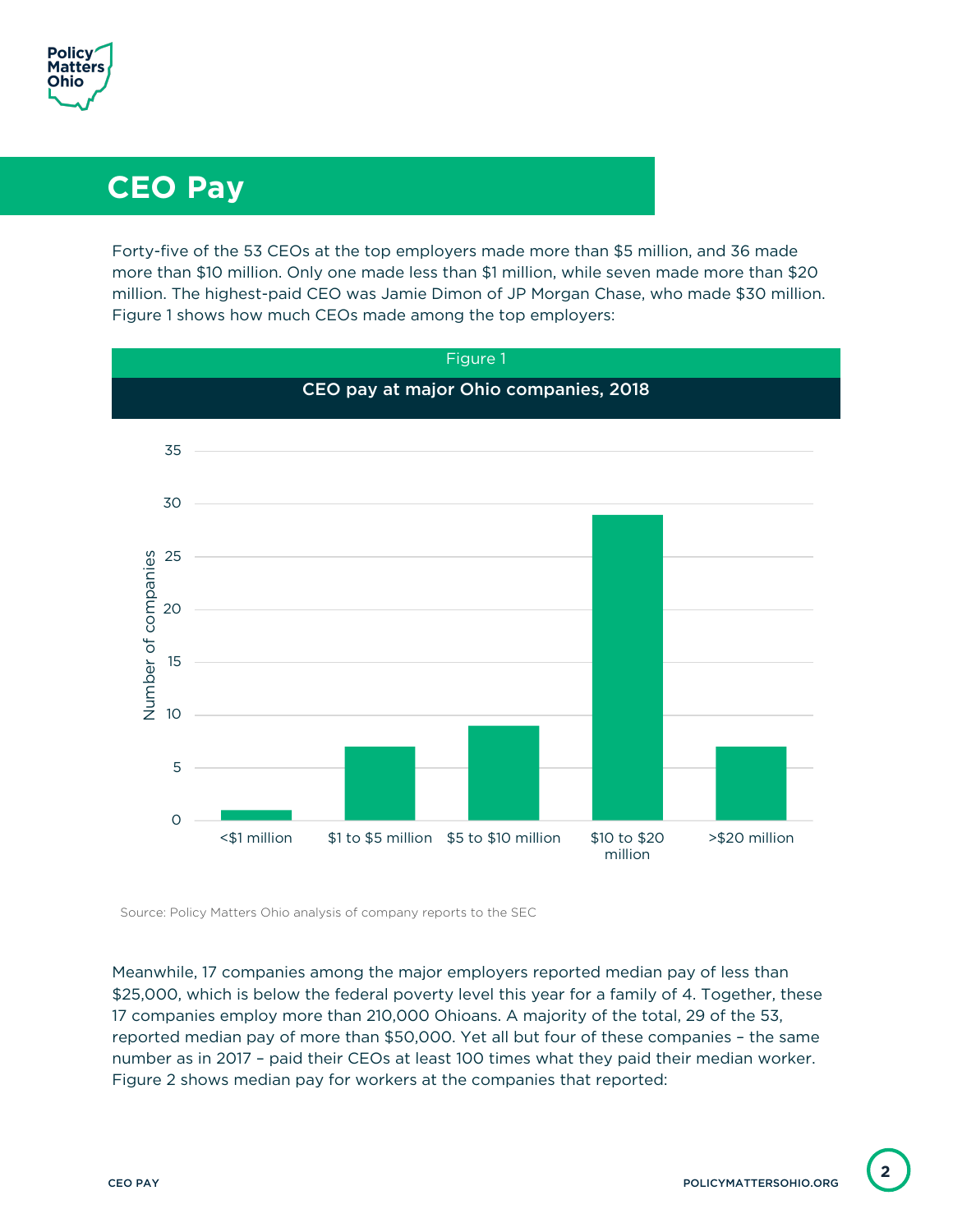

### Figure 2 **Median Worker Pay 2018 Share of 53 major Ohio Employers** <\$25,000 32% \$25,000- \$50,000 13% \$50,000- \$75,000 36% \$75,000- \$100,000 15% >\$100,000 4%

Source: Policy Matters Ohio analysis of company reports to the SEC

### **CEO Pay Ratios**

All but five of the 53 big Ohio employers paid their CEOs more than 100 times what they paid their typical worker.

Six companies, all retailers, paid their CEOs more than 1,000 times what they paid their typical worker. Thirty-five CEOs made more than 200 times what the median worker did, and 25, or nearly half, made at least 300 times as much. Figure 3 shows ratios of CEO to median worker pay: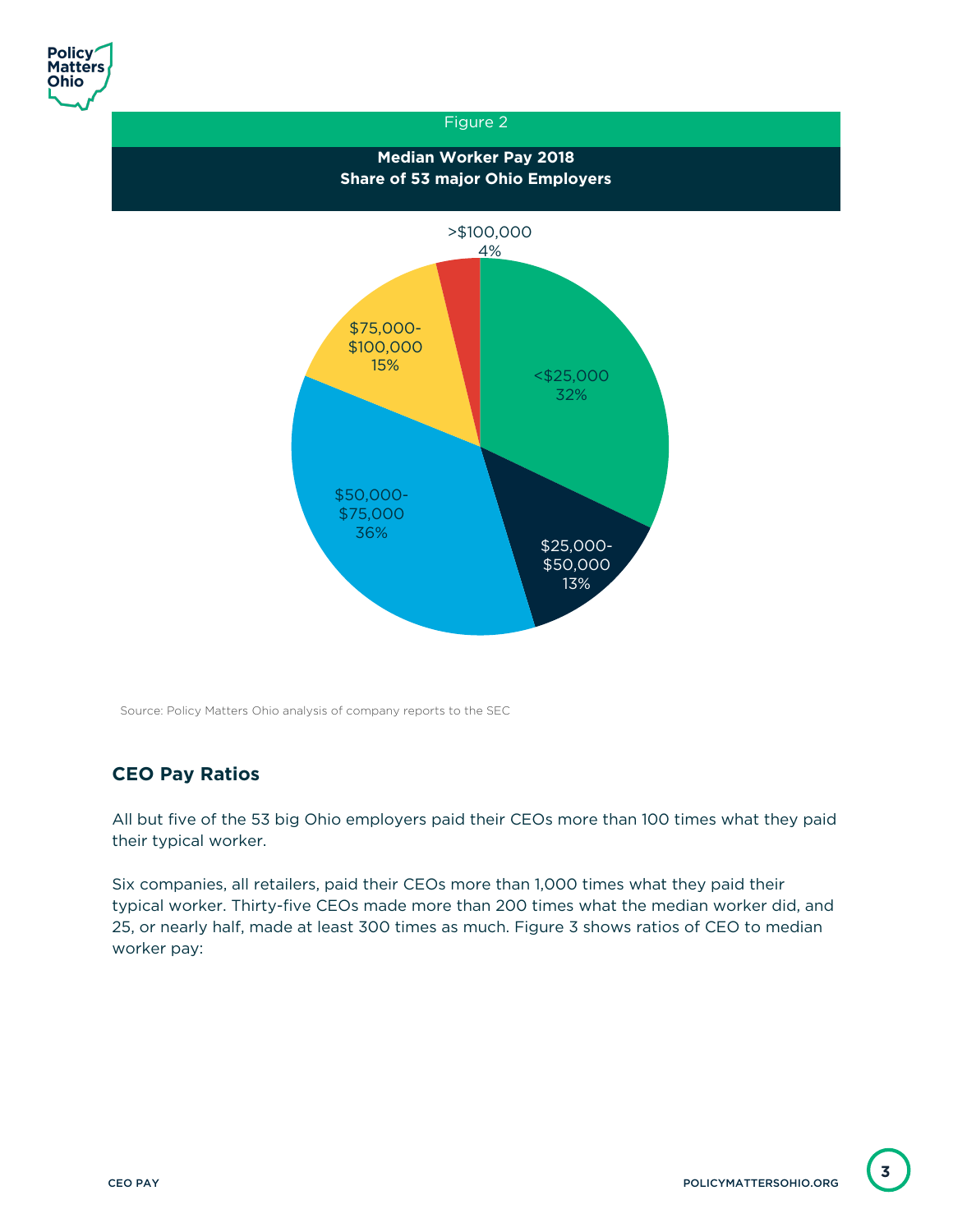

Source: Policy Matters Ohio analysis of company reports to the SEC

Overall, reports for 2018 were similar to those a year earlier. In 2018, 66% of the reporting employers paid their CEOs at least 200 times as much as their median worker, up slightly from the 63.7% a year earlier. The number of employers with ratios over 1,000 grew from four to six. Half the 44 major Ohio employers that also reported for 2017 reported an increase in their pay ratio, led by JC Penney, whose new CEO Jill Soltau earned 1,294 times the typical employee, compared to her predecessor Marvin Ellison, who earned 753 times as much. The other half of companies narrowed the gap between CEO pay and the typical worker. The largest of these was Walmart. The ratio for its CEO Doug McDillon fell from 1,881 in 2017 to 1,076 last year. Despite that reduction, he still had the fifth-highest pay ratio among the top Ohio employers. Figure 3 shows ratios of CEO to median worker pay: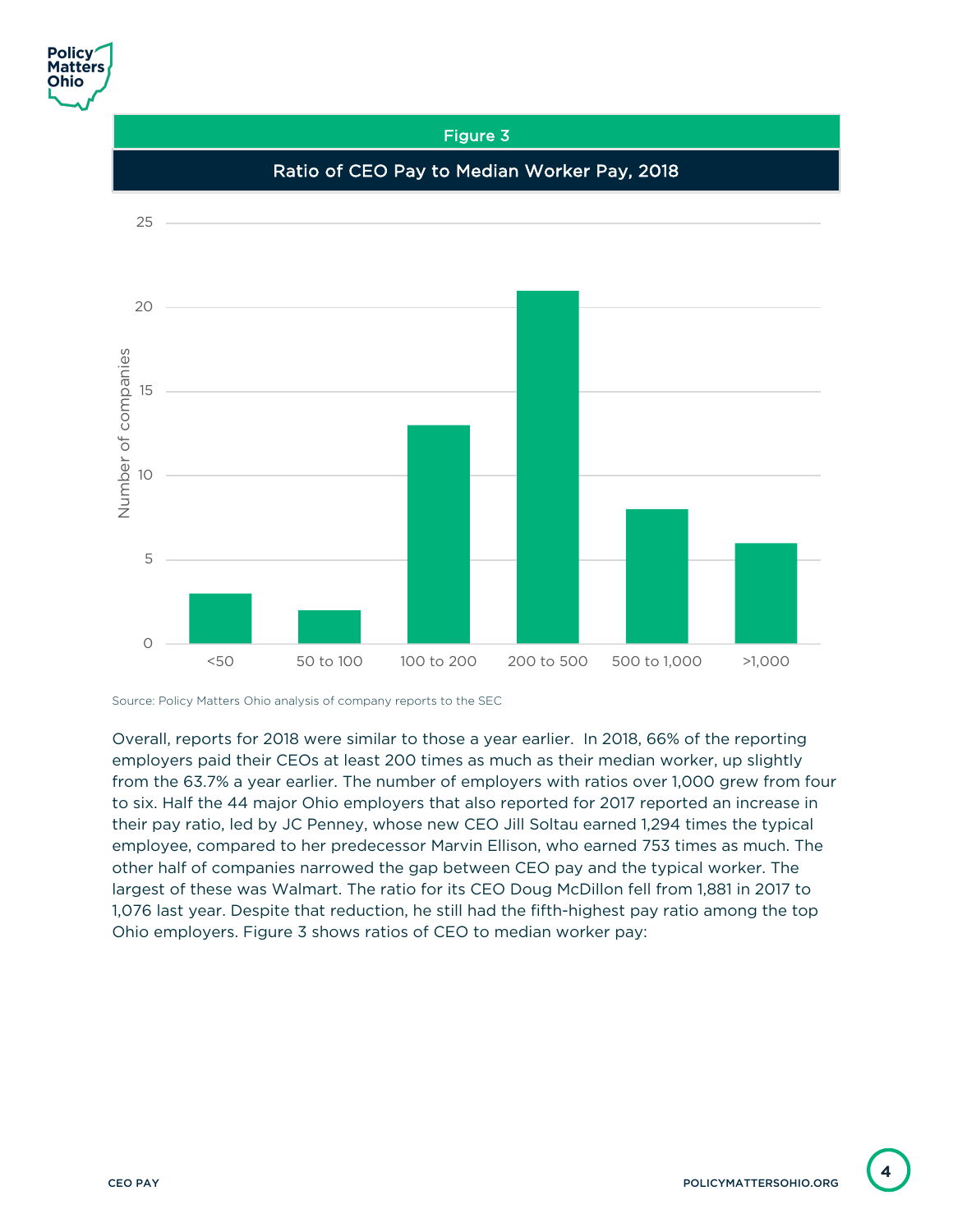

### Figure 4 Ratio of CEO Pay to Median Worker Pay (% of total companies)45% 40% 35% % of total companies % of total companies 30% 25% 20% 15% 10% 5% 0%

<50 50 to 100 100 to 200 200 to 500 500 to 1,000 >1,000

Ratio of CEO to median pay  $\blacksquare$  2017  $\blacksquare$  2018

Source: Policy Matters Ohio analysis of company reports to the SEC

The CEO pay ratio reports of major Ohio employers include large numbers of employees who work outside the state. Some are outside the country. Sherwin-Williams Co. reported its median worker was in Canada and made \$42,447. Since CEO John Morikis made \$13.2 million, that resulted in a pay ratio of 311 to 1. Table 1 shows CEO pay, median worker pay, and the pay ratio at each of 53 Ohio employers, ranked by Ohio employment.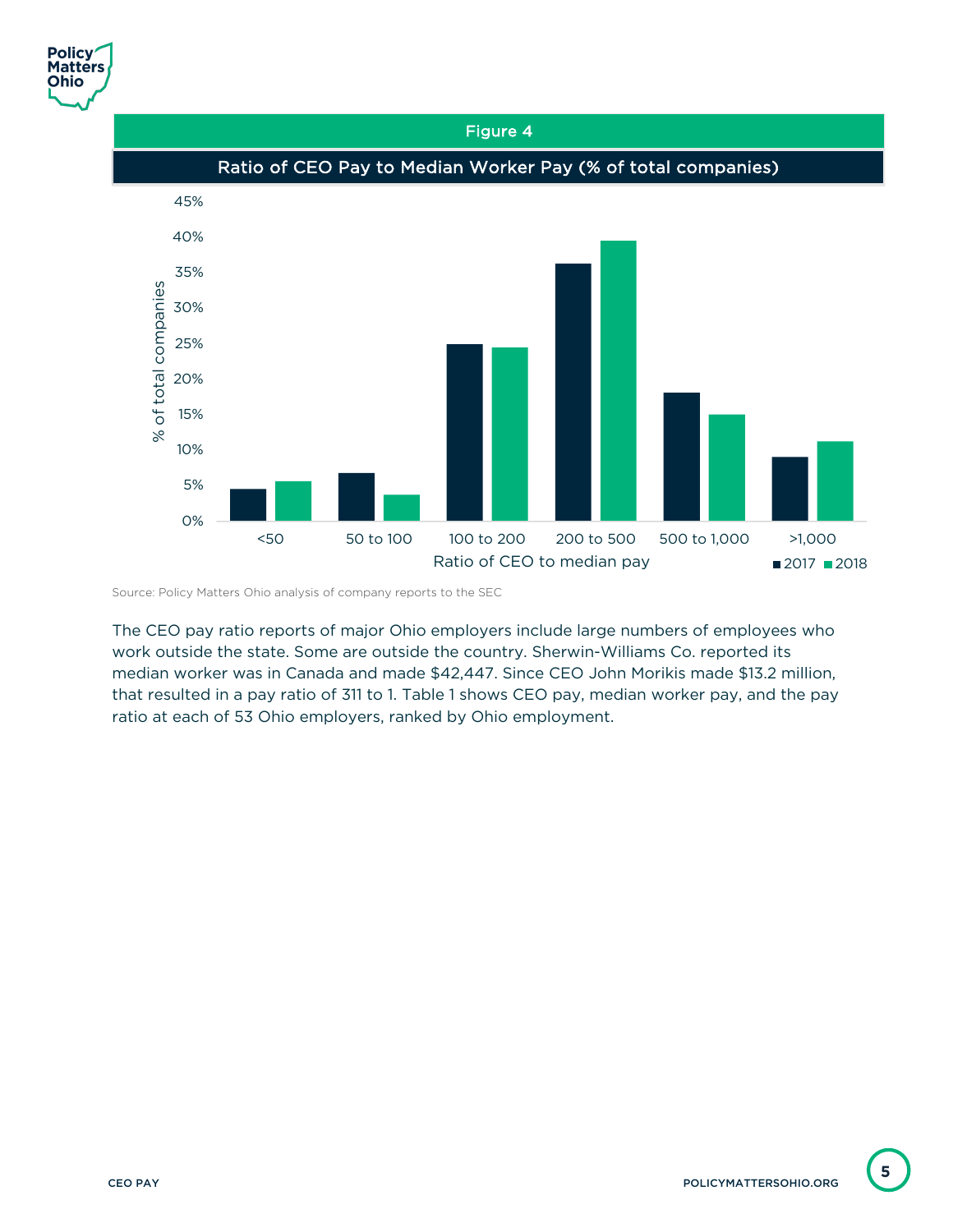#### Table 1

### CEO/Median Employee Pay 2018

#### Ohio's Major Employers That Reported Ratios

| Company                                             | Ohio<br>Employment<br>Rank | <b>Ohioans</b><br><b>Employed</b> | <b>CEO Name</b>         | <b>Total CEO</b><br>Comp. | <b>Median</b><br>Comp. | Ratio |
|-----------------------------------------------------|----------------------------|-----------------------------------|-------------------------|---------------------------|------------------------|-------|
| <b>Wal-Mart Stores,</b><br>Inc.                     | 2                          | 49,330                            | Doug McMillon           | \$23,618,233              | \$21,952               | 1076  |
| Kroger Co.                                          | $\overline{3}$             | 45,340                            | Rodney<br>McMullen      | \$12,037,872              | \$24,912               | 483   |
| <b>JP Morgan</b><br>Chase & Co.                     | 10                         | 21,000                            | Jamie Dimon             | \$30,040,153              | \$78,923               | 381   |
| <b>United Parcel</b><br>Service, Inc.               | 15                         | 14,425                            | David Abney             | \$15,072,127              | \$55,417               | 272   |
| Lowe's<br>Companies, Inc.*                          | 18                         | 13,400                            | Marvin Ellison          | \$10,525,890              | \$22,921               | 459   |
| Home Depot,<br>Inc.                                 | 20                         | 12,350                            | Craig Menear            | \$11,366,662              | \$23,389               | 486   |
| <b>General Electric</b><br>Company**                | 21                         | 12,000                            | H. Lawrence<br>Culp Jr. | \$20,086,327              | \$58,204               | 345   |
| <b>Berkshire</b><br>Hathaway, Inc.                  | 24                         | 11,800                            | <b>Warren Buffett</b>   | \$388,968                 | \$58,691               | 6.63  |
| Amazon.com,<br>Inc.                                 | 25                         | 11,500                            | <b>Jeff Bezos</b>       | \$1,681,840               | \$28,836               | 58    |
| Progressive<br>Corporation                          | 26                         | 11,000                            | <b>Tricia Griffith</b>  | \$14,172,925              | \$62,925               | 225   |
| Procter &<br>Gamble<br>Company                      | 26                         | 11,000                            | David S. Taylor         | \$17,354,256              | \$60,412               | 287   |
| Huntington<br><b>Bancshares</b><br>Incorporated     | 31                         | 10,600                            | Stephen<br>Steinour     | \$8,556,915               | \$58,188               | 147   |
| Cedar Fair.<br>$L.P.***$                            | 32                         | 10,500                            | Richard A.<br>Zimmerman | \$3,691,327               | \$9,600                | 385   |
| L Brands, Inc.                                      | 33                         | 10,300                            | Leslie Wexner           | \$4,553,310               | \$14,186               | 321   |
| Whirlpool<br>Corporation****                        | 34                         | 9,350                             | Marc Bitzer             | \$11,847,762              | \$20,485               | 578   |
| Marathon<br>Petroleum<br>Corporation                | 35                         | 9,300                             | Gary Heminger           | \$19,806,050              | \$27,730               | 741   |
| <b>CVS Health</b>                                   | 36                         | 8,800                             | Larry Merlo             | \$21,953,040              | \$35,529               | 618   |
| Corporation<br><b>Fifth Third</b><br><b>Bancorp</b> | 36                         | 8,800                             | Greg<br>Carmichael      | \$11,173,652              | \$64,186               | 174   |
| <b>Target</b><br>Corporation                        | 39                         | 8,600                             | <b>Brian Cornell</b>    | \$17,204,069              | \$22,439               | 767   |
| Kohl's<br>Corporation*                              | 40                         | 8,200                             | <b>Michelle Gass</b>    | \$12,340,445              | \$11,069.63            | 1115  |
| Dollar Tree, Inc.                                   | 40                         | 8,200                             | Gary M. Philbin         | \$9,398,842               | \$11,250               | 835   |
| Charter<br>Communications,<br>$Inc. +$              | 42                         | 7,930                             | Thomas<br>Rutledge      | \$8,156,151               | \$55,560               | 146.8 |
| <b>Dollar General</b><br>Corporation                | 44                         | 7,000                             | <b>Todd Vasos</b>       | \$10,602,517              | \$13,773               | 770   |
| <b>PNC Financial</b><br>Services Group,<br>Inc.     | 44                         | 7,000                             | William S.<br>Demchak   | \$15,695,189              | \$67,648               | 232   |
| <b>First Energy</b><br>Corp.                        | 44                         | 7,000                             | <b>Charles Jones</b>    | \$11,123,128              | \$96,805               | 115   |
| AT&T Inc.                                           | 45                         | 6,900                             | Randall<br>Stephenson   | \$29,118,118              | \$95,814               | 304   |
| Cardinal Health,<br>$Inc. ++$                       | 51                         | 6,700                             | Mike Kaufmann           | \$11,356,917              | \$51,434               | 221   |
| <b>KeyCorp</b>                                      | 54                         | 6,400                             | Beth E. Mooney          | \$9,064,470               | \$62,853               | 144   |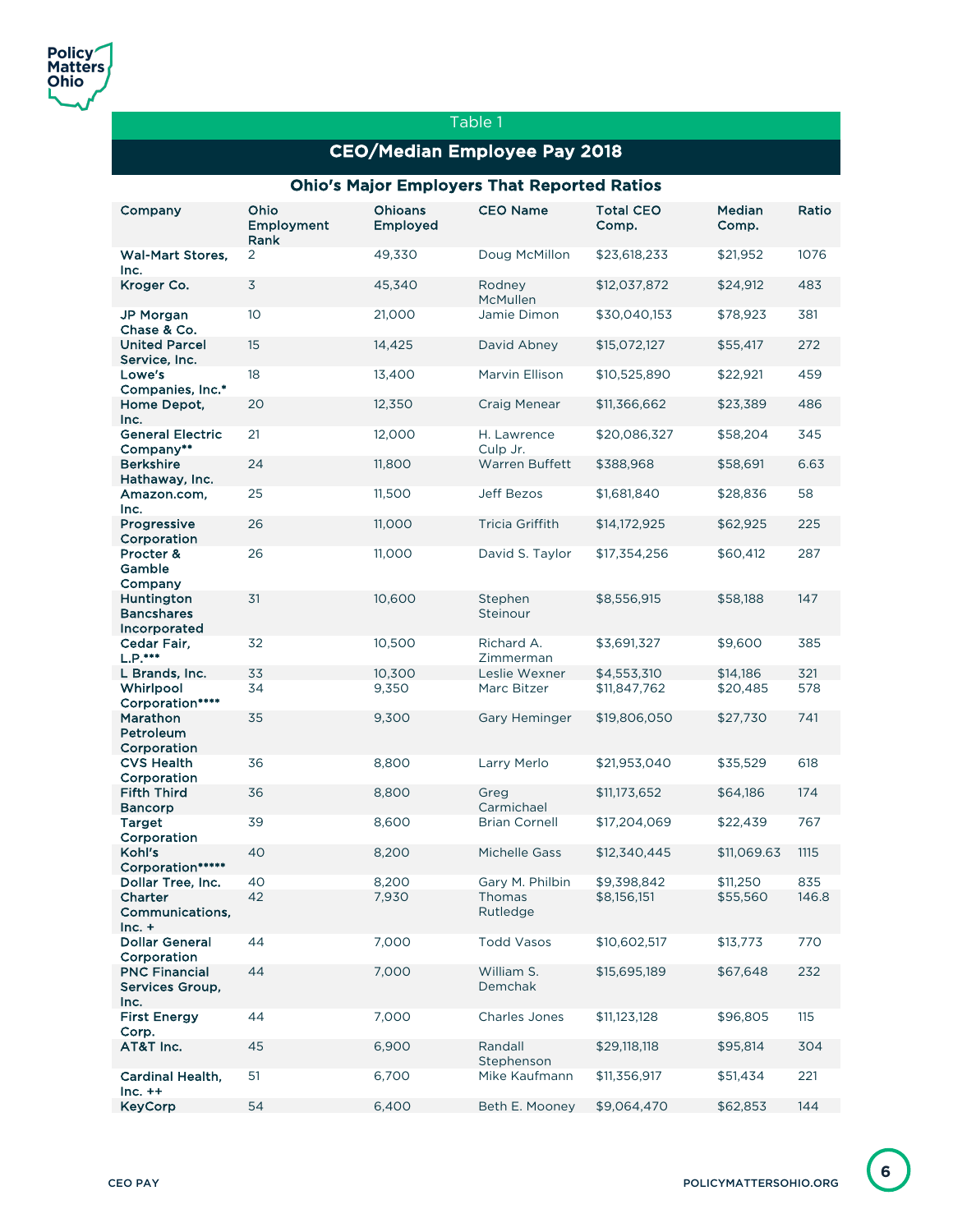| <b>CEO/Median Employee Pay 2018</b>                   |                                   |                                   |                                  |                           |                        |       |  |
|-------------------------------------------------------|-----------------------------------|-----------------------------------|----------------------------------|---------------------------|------------------------|-------|--|
| <b>Ohio's Major Employers That Reported Ratios</b>    |                                   |                                   |                                  |                           |                        |       |  |
| <b>Company</b>                                        | Ohio<br><b>Employment</b><br>Rank | <b>Ohioans</b><br><b>Employed</b> | <b>CEO Name</b>                  | <b>Total CEO</b><br>Comp. | <b>Median</b><br>Comp. | Ratio |  |
| Macy's, Inc.                                          | 55                                | 6,200                             | Jeffrey<br>Gennette              | \$12,733,691              | \$21,885               | 582   |  |
| <b>Ford Motor</b><br>Company                          | 57                                | 6,150                             | James Hackett                    | \$17,752,835              | \$64,316               | 276   |  |
| Sherwin-<br><b>Williams</b><br>Company                | 59                                | 6,100                             | John G. Morikis                  | \$13,213,749              | \$42,447               | 311   |  |
| <b>TJX Companies</b><br>Inc.                          | 61                                | 6,000                             | Ernie Herrman                    | \$18,822,770              | \$11,791               | 1596  |  |
| American<br><b>Electric Power</b><br>Company          | 61                                | 6,000                             | <b>Nick Akins</b>                | \$12,202,028              | \$110,125              | 111   |  |
| U.S. Bancorp                                          | 65                                | 5,100                             | <b>Andrew Cecere</b>             | \$13,437,128              | \$58,354               | 230   |  |
| <b>Alliance Data</b><br><b>Systems</b><br>Corporation | 68                                | 4,800                             | Edward J.<br>Heffernan           | \$9,978,474               | \$62,680               | 159   |  |
| <b>General Motors</b><br>Corporation                  | 72                                | 4,600                             | Mary Barra                       | \$21,870,450              | \$77,849               | 281   |  |
| <b>Starbucks</b><br>Corporation                       | 73                                | 4,400                             | Kevin Johnson                    | \$13,382,480              | \$12,754               | 1049  |  |
| J.C. Penney<br>Corporation, Inc.<br>$^{+++}$          | 77                                | 4,100                             | Jill Soltau                      | \$16,749,378              | \$12,939               | 1294  |  |
| Verizon<br>Communications<br>$Inc. ++++$              | 82                                | 3,800                             | Hans Vestberg                    | \$23,821,477              | \$120,645              | 198   |  |
| Norfolk Southern<br>Corporation                       | 83                                | 3,730                             | James A.<br><b>Squires</b>       | \$14,290,805              | \$98,477               | 145   |  |
| Anthem, Inc.                                          | 84                                | 3,700                             | Gail Koziara<br><b>Boudreaux</b> | \$14,184,276              | \$72,308               | 196   |  |
| Big Lots, Inc.<br>$***+$                              | 86                                | 3,600                             | Bruce K. Thorn                   | \$4,670,326               | \$8,746                | 534   |  |
| Cintas<br>Corporation                                 | 86                                | 3,600                             | Scott D. Farmer                  | \$9,778,369               | \$50,234               | 195   |  |
| Worthington<br>Industries, Inc.                       | 89                                | 3,570                             | John P.<br>McConnell             | \$4,428,241               | \$64,145               | 69    |  |
| <b>AK Steel Holding</b><br>Corporation                | 90                                | 3,500                             | Roger K.<br>Newport              | \$12,319,274              | \$86,804               | 142   |  |
| <b>Unitedhealth</b><br>Group<br><b>Incorporated</b>   | 90                                | 3,500                             | David S.<br>Wichmann             | \$18,124,873              | \$57,412               | 316   |  |
| Cincinnati<br><b>Financial Corp.</b>                  | 92                                | 3,350                             | Steven J.<br>Johnston            | \$3,444,610               | \$88,046               | 39.1  |  |
| Goodyear Tire &<br>Rubber<br>Company                  | 93                                | 3,300                             | Richard J.<br>Kramer             | \$6,213,100               | \$45,459               | 137   |  |
| Abercrombie &<br>Fitch Co.                            | 94                                | 3,250                             | Fran Horowitz                    | \$8,481,742               | \$2,317                | 3660  |  |
| <b>Signet Jewelers</b><br>Ltd. $/$ Inc.               | 96                                | 3,100                             | Virginia C.<br>Drosos            | \$8,896,303               | \$37,794               | 235   |  |
| <b>Emerson Electric</b><br>Co.                        | 96                                | 3,100                             | David Farr                       | \$15,619,741              | \$36,791               | 425   |  |
| Honeywell<br>International Inc.                       | 100                               | 3,000                             | Darius<br>Adamczyk               | \$19,246,604              | \$66,749               | 288   |  |
| <b>Cincinnati Bell</b>                                | 100                               | 3,000                             | Leigh R. Fox                     | \$3,101,489               | \$75,839               | 41    |  |

Inc.

Notes: \*Ellison became CEO Jul. 2, 2018 \*\*Culp became CEO Sept. 30, 2018 \*\*\*Zimmerman became CEO Jan. 1, 2018 \*\*\*\*Bitzer became CEO<br>Oct. 1, 2017 \*\*\*\*\*Gass became Ceo in May 2018 +Company is listed as "Charter Communication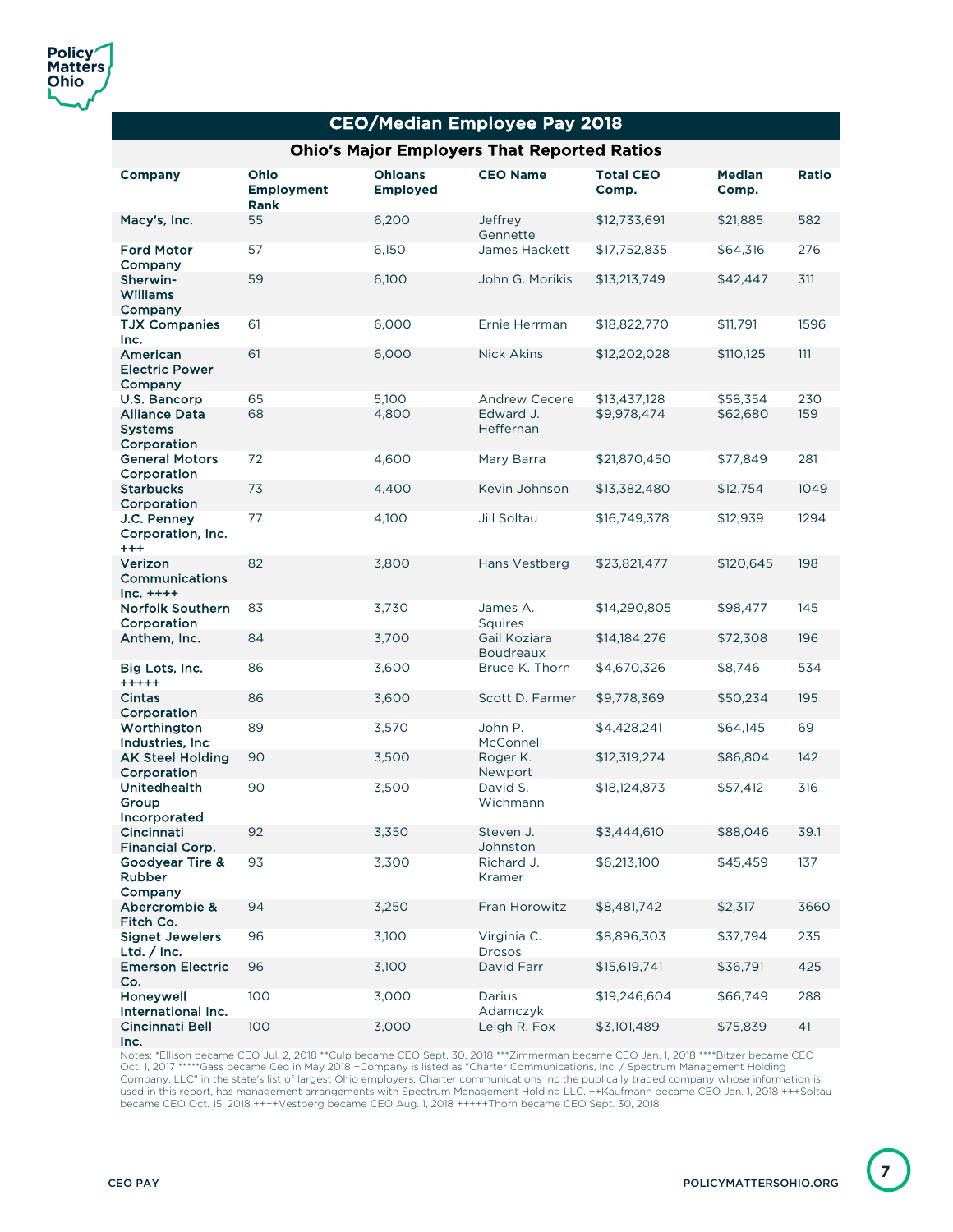

#### **The Fortune 500**

Ratios are somewhat less extreme at the 21 Ohio-based companies that are members of this year's Fortune 500 list of the nation's largest companies and reported pay ratios for 2018.<sup>3</sup> None are over 1,000 to 1, and two are over 500 to 1. All but one pay their CEO at least 100 times what their median worker makes, and 10 pay at least 200 times as much. Table 2 lists these companies, with those that are not among the top Ohio employers shown above in boldface.

| <b>Table 2</b>                             |                        |                                           |                            |                       |       |  |  |
|--------------------------------------------|------------------------|-------------------------------------------|----------------------------|-----------------------|-------|--|--|
| <b>CEO/Median Employee Pay</b>             |                        |                                           |                            |                       |       |  |  |
| Fortune 500 Companies That Reported Ratios |                        |                                           |                            |                       |       |  |  |
| Company                                    | Fortune 500<br>Ranking | <b>CEO</b> name                           | <b>Total CEO</b><br>Comp   | <b>Median</b><br>Comp | Ratio |  |  |
| <b>Cardinal Health</b>                     | 16                     | Mike Kaufmann                             | \$11,356,917               | \$51.434              | 221   |  |  |
| <b>Kroger</b>                              | 20                     | Rodney McMullen                           | \$12,037,872               | \$24,912              | 483   |  |  |
| Marathon<br>Petroleum                      | 31                     | Gary Heminger                             | \$19,806,050               | \$27,730              | 741   |  |  |
| <b>Procter &amp; Gamble</b>                | 45                     | David S. Taylor                           | \$17.354.256               | \$60,412              | 287   |  |  |
| Progressive                                | 99                     | <b>Tricia Griffith</b>                    | \$14,172,925               | \$62.925              | 225   |  |  |
| Macy's                                     | 118                    | Jeffrey Gennette                          | \$12,733,691               | \$21,885              | 582   |  |  |
| <b>Sherwin-Williams</b>                    | 177                    | John G. Morikis                           | \$13,213,749               | \$42,447              | 311   |  |  |
| <b>American Electric</b><br>Power          | 192                    | <b>Nick Akins</b>                         | \$12,202,028               | \$110,125             | 111   |  |  |
| Goodyear Tire &<br>Rubber                  | 203                    | Richard J. Kramer                         | \$6,213,100                | \$45,459              | 137   |  |  |
| Parker-Hannifin                            | 218                    | Thomas L. Williams                        | \$18,238,44                | \$54,048              | 337   |  |  |
| L Brands                                   | 241                    | Leslie Wexner                             | \$4,553,310                | \$14,186              | 321   |  |  |
| <b>FirstEnergy</b>                         | 263                    | <b>Charles Jones</b>                      | \$11,123,128               | \$96,805              | 115   |  |  |
| Dana                                       | 373                    | James K. Kamsickas                        | \$10.349.940               | \$40,510              | 255   |  |  |
| <b>Fifth Third Bancorp</b>                 | 384                    | <b>Greg Carmichael</b>                    | \$11,173,652               | \$64,186              | 174   |  |  |
| <b>KeyCorp</b>                             | 413                    | Beth E. Mooney                            | \$9,064,470                | \$62,853              | 144   |  |  |
| J.M. Smucker                               | 414                    | Mark T. Smucker                           | \$6,745,939                | \$75,742              | 89    |  |  |
| <b>American Financial</b><br>Group         | 427                    | Carl H. Lindner III /<br>S. Craig Lindner | 10,209,385 /<br>10.191.495 | \$65,880              | 155   |  |  |
| <b>Owens Corning</b>                       | 431                    | Mike Thaman                               | \$8,737,460                | \$60,587              | 144   |  |  |
| <b>TravelCenters of</b><br>America         | 433                    | Andrew J Rebholz                          | \$2,043,500                | ---                   | $---$ |  |  |
| Owens-Illinois                             | 438                    | <b>Andres Lopez</b>                       | \$7,500,959                | \$41.79               | 179   |  |  |
| <b>AK Steel Holding</b>                    | 443                    | Roger K. Newport                          | \$12,319,274               | \$86,804              | 142   |  |  |
| <b>Cintas</b>                              | 459                    | Scott D. Farmer                           | \$9,778,369                | \$50,234              | 195   |  |  |

Notes: Companies in bold are NOT in Ohio's top 100 employers. TravelCenters of America did not report median worker pay or a CEO pay ratio in its proxy statement. The company did not return messages from Policy Matters Ohio.

The SEC gave companies flexibility in how they calculate median worker pay. Companies are allowed to exclude up to 5% of their workforces and are permitted to annualize the pay of permanent workers who are employed for only part of the year. The calculation of median pay levels does not always include all the same elements from one company to another; one may include change in value of pension benefits, while another includes bonuses or contributions to health-care premiums or retirement plans. Part-time, seasonal and temporary

 $3$  One Ohio-based Fortune 500 company, TravelCenters of America, did not report a CEO pay ratio in its proxy statement covering 2018. The company did not return messages from Policy Matters Ohio. In 2017, its ratio was 149 to 1. See https://www.sec.gov/Archives/edgar/data/1378453/000104746918001765/a2234868zdef14a.htm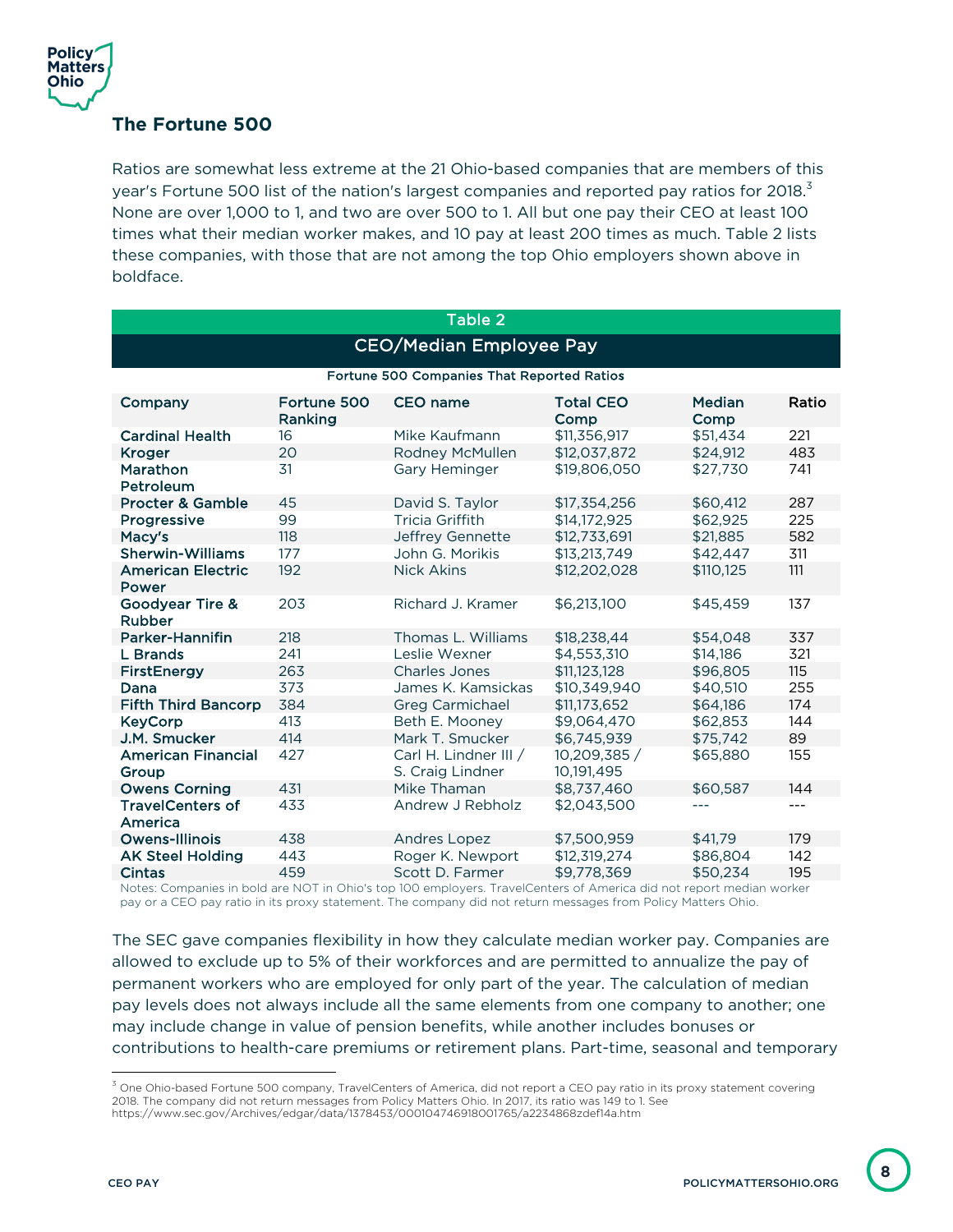

workers count, and companies are not allowed to adjust their pay in figuring out who the median worker is. The SEC rejected requests by companies to exclude such workers, noting that temporary and seasonal employees aren't a permanent part of the company's workforce. The agency concluded that barring companies from adjusting the compensation of such employees as if they worked on a full-time basis "most accurately captures the workforce and compensation practices that the registrant has chosen to employ."<sup>4</sup>

#### **Retailers stand out**

The nine Ohio employers who paid their CEOs most compared to what they paid workers were all retailers; 15 of the top 17 were retailers, and that doesn't include Marathon Petroleum, most of whose employees work at its retail operations. At each of the 15 except CVS Health, median worker pay was less than \$25,000 a year; at eight of them, it was less than \$15,000. Many of these companies rely heavily on part-time employees. Five of the six companies with pay ratios over 1,000 to 1 – Abercrombie & Fitch, TJX, J.C. Penney, Kohl's and Starbucks – said that their median employee was a part-timer.<sup>5</sup> Others like Target and Dollar Tree said the same, while Macy's reported that 46% of its 142,681 U.S. employees were either part-time or seasonal.

For the second year in a row, Abercrombie & Fitch stood out with the highest pay ratio of any of the top 100 Ohio employers that reported data. CEO Fran Horowitz made nearly \$8.5 million, 3,660 times the median pay of just \$2,317. According to Abercrombie, that worker was a full-time student who on average worked eight hours a week for seven months.<sup>6</sup> That suggests hourly pay of just under \$10 an hour.

Companies aren't required to describe the job of their median employee, but a number do so.<sup>7</sup> At Starbucks, it was a part-time barista in California who made \$12,754; at Dollar Tree, it was a part-time hourly store employee in the United States with annual compensation of \$11,250 (122,075 out of the company's 178,760 employee are part-time, seasonal or temporary. Dollar Tree said its median full-time employee was an hourly assistant manager who earned \$28,188. Even then, that produced a pay ratio of 333 to 1). GE said its median employee was a worker at its Baker Hughes unit in Louisiana. Whirlpool, which had the highest CEO pay ratio of any company without significant retail operations, reported that its median worker was a full-time hourly employee in Mexico who made \$20,485. Some 71,985 of the company's 93,447 employees were located outside the United States. $8$  L Brands, the parent of Victoria's Secret and Bath & Body Works, reported that its median employee was a part-time, hourly employee who made \$14,186. That helped produce a pay ratio of 321 to 1.

**9**

 $^4$  Securities and Exchange Commission, Final Rule, Pay Ratio Disclosure, p. 93, <u>https://www.sec.gov/rules/final/2015/33-9877.pdf</u><br> $^5$ The sixth, Walmart, did not indicate whether that employee was full-time or part-tim

our store staffing model which relies on a significant number of part-time and seasonal associates. This approach to store staffing provides flexible, entry-level employment opportunities to students — many of whom are among our core customer demographic that can become the foundation for a career at Abercrombie & Fitch. As a result, we maintain a "promote from within" mentality, and we provide opportunities for students to shape themselves into top candidates and potential future leaders of the Company. Students and young professionals who are motivated, creative and strategic are natural leaders to drive results in our team-based culture."<br><sup>7</sup> Many companies also used the same median employee last year that they did in 2017. The employee for up to three years if there hasn't been a change in the employee population or compensation arrangements that the company reasonably believes would result in a significant change to its pay ratio.

 $8$  Whirlpool excluded its 3.159 employees in Russia in determining its median worker, as allowed under SEC rules.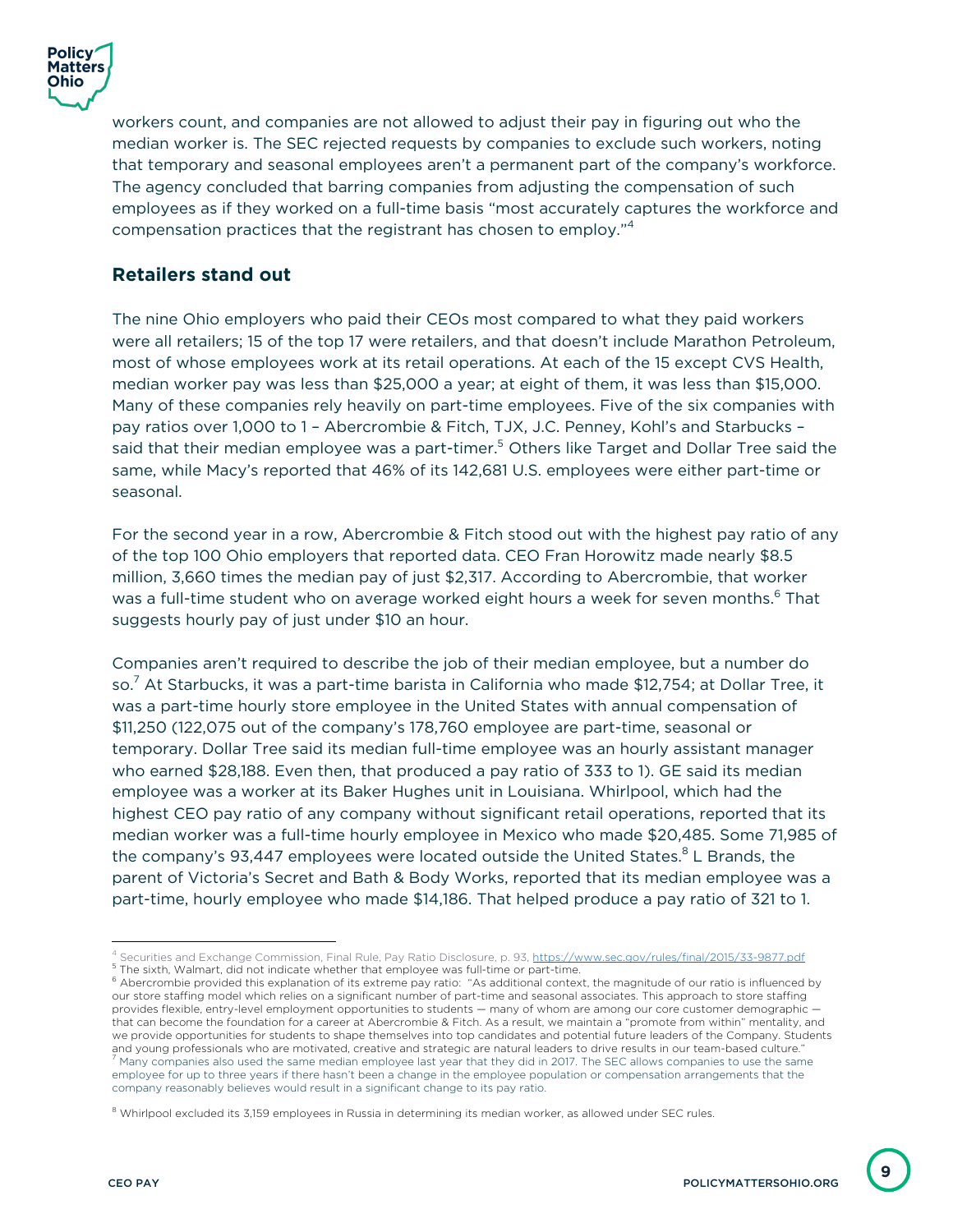

However, the company stated that, "If total compensation per hour earned by the median employee was extrapolated to full-time employment, median compensation would be approximately \$35,450 and the ratio would be 128 to 1. Marathon similarly reported that its median pay of \$27,730 skyrocketed to \$167,601 when it excluded the 40,100 employees at its Speedway subsidiary. This would have reduced its pay ratio from the 741 it reported to 118. Many companies warned in their notes that their ratios shouldn't be compared to others because of differing methodologies and assumptions in figuring the ratios, and other factors. Certainly, there are dangers in closely comparing individual companies and particularly those in the retail sector to others. Companies' use of contractors to perform lower-wage jobs, for instance, could also affect the numbers. In the appendix, we provide links to each of the company's reports, so readers can see exactly how they went about their calculations. In fact, many companies did not take the opportunity to provide additional information, as they could have, to put their numbers in additional context or to explain why they show what they do.

Whatever the limitations of the data, it illustrates how extraordinarily high such ratios are. The Economic Policy Institute (EPI) calculated and provided to Policy Matters Ohio annual average worker compensation, including benefits, of production and nonsupervisory workers for various retail sectors, using data from the Bureau of Labor Statistics (BLS) and the Bureau of Economic Analysis (BEA). $9$  EPI's estimate of CEO to worker compensation is useful in that it provides a more comparable, albeit conservative, measure with which to compare compensation ratios across firms.<sup>10</sup> It found that in clothing stores, food and beverage stores and general merchandise stores, employee pay nationally ranged from \$33,127 to \$36,733 in 2018. Across those same industries, the CEO-to-worker compensation ratio ranged between 195 and 329 when CEO compensation was measured including the value of stock options realized, or between 208 and 343 when using a measure including the value of stock options at the time they are granted. Importantly, EPI's estimates assume full-year and full-time employment for workers, meaning their estimates likely understate the magnitude of these ratios in industries where workers are often employed part-time or for only a portion of the year.

Five companies paid CEOs less than 100 times what they paid their typical workers. All of them had among the lowest pay for CEOs among the 53 big Ohio employers. Among them were Cincinnati Bell and Cincinnati Financial, for the second year in a row, along with Worthington Industries.<sup>11</sup> The two others with the lowest ratios were Amazon and Berkshire Hathaway. Amazon CEO Jeff Bezos may be the richest man in the world, but his 2018 pay of \$1,681,840 was the second-lowest of any of the CEOs at the largest Ohio employers. That produced a pay ratio of 58, though the median Amazon employee made just \$28,836. The lowest-paid CEO on the list was another fabulously wealthy CEO, Warren Buffett of Berkshire, who made just \$388,968. That was just 6.63 times as much as the median employee there, by far the lowest ratio of any company on the list.

 $^9$  Data provided by Julia Wolfe, Economic Policy Institute, Oct. 25, 2019<br><sup>10</sup> For more information, see Lawrence Mishel and Julia Wolfe, "CEO Compensation Has Grown 940% Since 1978," Economic Policy Institute, Aug. 14, 2019, Box A, p. 14, at https://www.epi.org/publication/ceo-compensation-2018/. The report covers the 350 largest

 $^{\text{\tiny{\textup{II}}}}$  As described above, we have used the 2018 reports for companies in this report. As noted above, Worthington has reported data for its Fiscal Year 2019, which shows a pay ratio of 58 and CEO pay of \$3.7 million, less than the numbers reported in Fiscal Year 2018. See https://www.sec.gov/Archives/edgar/data/108516/000156459019032050/wor-def14a\_20190925.htm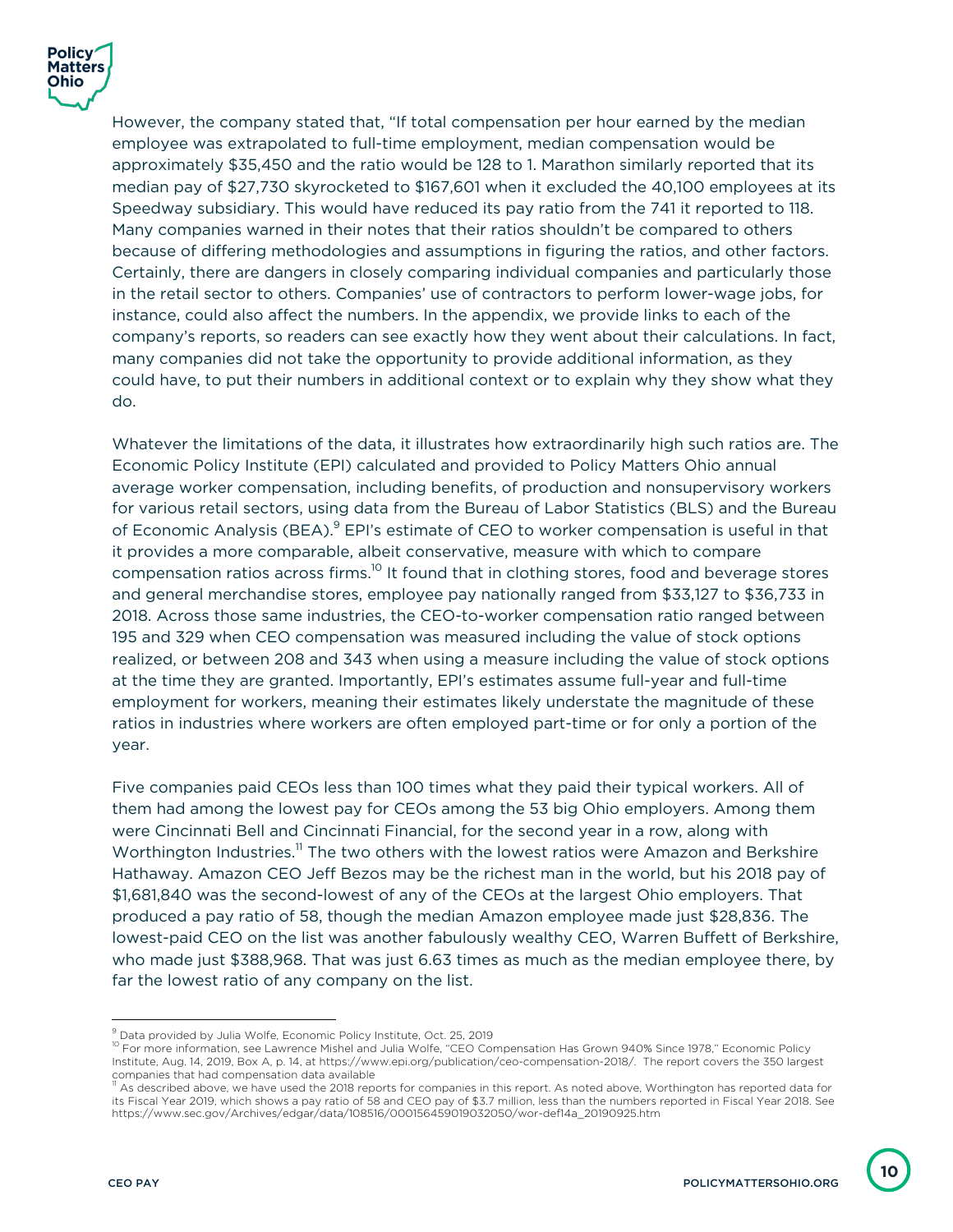### **Changes Over Time**

Corporate boards lavish their CEOs with staggeringly high salaries compared to half a century ago. The largest U.S. companies paid their CEOs 20 times what they paid the typical worker in 1965 and 58 times as much in 1989, according to the Economic Policy Institute.<sup>12</sup> In a recent study, EPI estimated CEOs made 278 times as much as the typical worker in 2018, using a measure that includes stock options realized, along with salary, bonuses, restricted stock awards and long-term incentive payouts.<sup>13</sup> Using that method, it found that corporations paid CEOs 940.3% more in 2018 than they did in 1978, compared to an 11.9% wage increase for the typical worker. CEO pay has grown far faster than the pay for the top 0.1% of wage earners, indicating that such compensation growth "does not simply reflect a competitive race for skills (the 'market for talent') that also increased the value of highly paid professionals: Rather, the growing differential between CEOs and the top 0.1% earners suggest the growth of substantial economic rents in CEO compensation (income not related to a corresponding growth in productivity)." EPI's Lawrence Mishel and Julia Wolfe also noted in their study. "Another implication of rising pay for CEOs and other executives is that it reflects income that otherwise would have accrued to others: What these executives earned was not available for broad-based wage growth for other workers."

Peter Drucker, often seen as the father of modern management, believed that the pay ratio should be no more than 20- or 25-to-1.<sup>14</sup> The growth in CEO pay compared to that of typical workers is one driver of the inequality that has skyrocketed in Ohio and the United States over recent decades. Another paper published by the Economic Policy Institute shows that in 2015 in Ohio, the top 1% captured 15.8% of the income in the state, nearly double the share they had in 1973. Overall, they averaged close to \$859,000, compared to just over \$46,000 for the bottom 99%. 15

"The mechanics of chief-executive pay have grown ever more complex, but the rules remain simple: Strong performers get a raise. So do most of the rest," said the Wall Street Journal last spring in a report on CEO pay. "For the fourth year straight, the biggest U.S. companies set CEO pay records in 2018, a Wall Street Journal analysis found, even as a majority delivered negative stock-market returns to their shareholders – a sign of the often-weak relationship between pay and performance."<sup>16</sup>

<sup>&</sup>lt;sup>12</sup>Mishel, Lawrence and Julia Wolfe, Economic Policy Institute, "CEO Compensation has grown 940% since 1978," at<br>https://www.epi.org/publication/ceo-compensation-2018/<br> $\frac{13}{18}$  Including steels onlinear assliped with

Including stock options realized reflects what CEOs report on their W-2 forms and actually earned in a given year. EPI also looks at what pay would be based on stock options that are granted in a given year, which produces a lower rate in in 2018 of 221-to-1, and growth since 1978 in CEO pay of 1,007.5%. In its report, it figured worker pay, including benefits, for the key industry of each firm using

BLS and BEA data.<br><sup>14</sup> McGregor, Jena, "What's the Right Ratio for CEO-to-Worker Pay?" The Washington Post, Sept. 19, 2013, at

https://www.washingtonpost.com/news/on-leadership/wp/2013/09/19/whats-the-right-ratio-for-ceo-to-worker-pay/?noredirect=on<br><sup>15</sup> Sommeiller, Estelle and Mark Price, "The New Guilded Age," Economic Policy Institute, July 19,

<sup>&</sup>lt;sup>116</sup> Francis, Theo and Vanessa Fuhrmans, "Big Companies Pay CEOs for Good Performance – And Bad," The Wall Street Journal, May 17, 2019, at https://www.wsj.com/articles/big-companies-pay-ceos-for-good-performanceand-bad-11558085402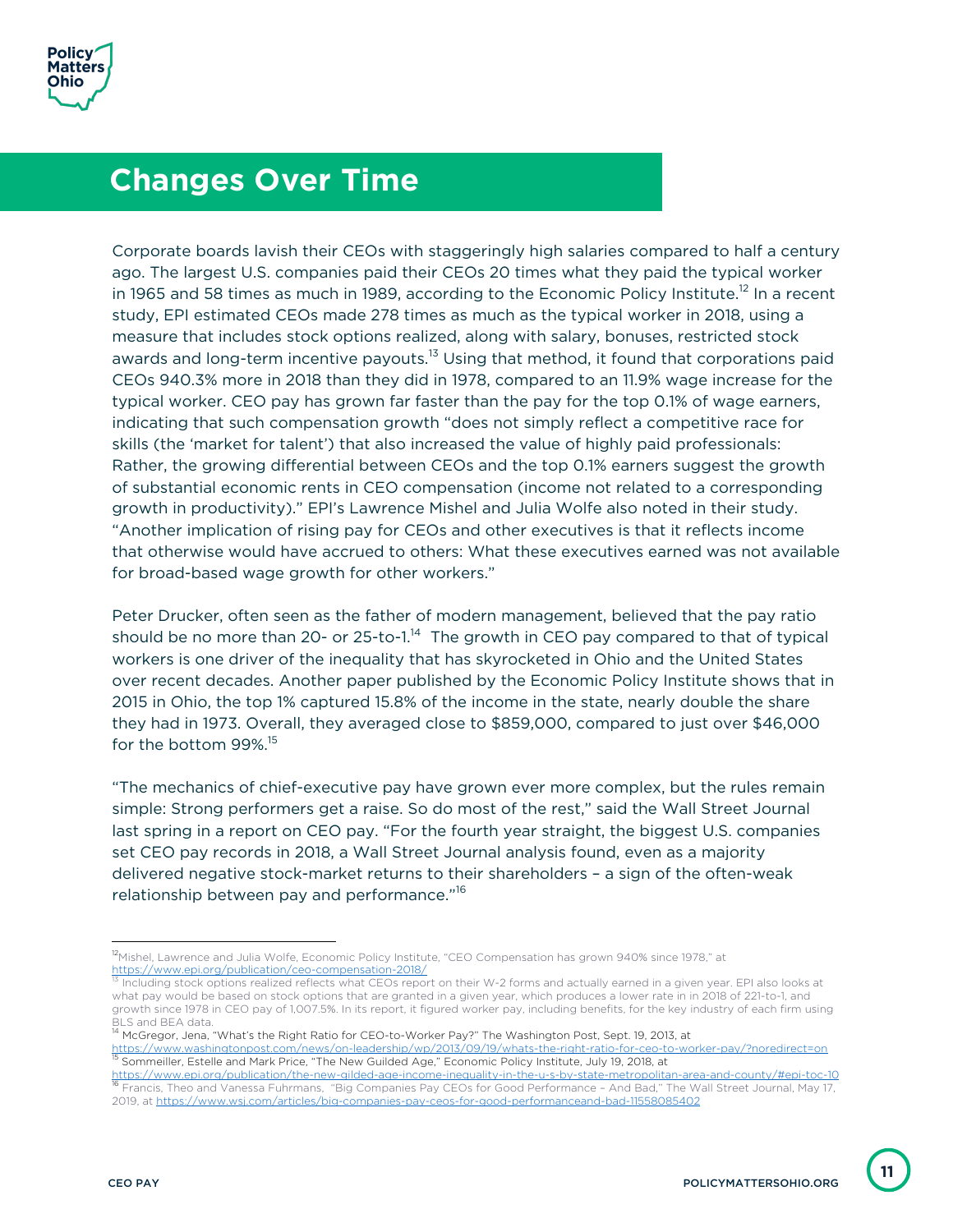## **Recommendations**

Much of this large disparity relates to national policy and broad economic trends, which have led to workers getting a lower share of national income than they once received. We need changes in federal policy. That includes steps to strengthen unions and worker bargaining power. Norfolk Southern Corp. has the third-highest median worker pay of the 53 Ohio employers, at \$98,477. The company noted in its proxy statement that 80% of its employees were covered by collective bargaining agreements, including that median worker. There are also state policies we could adopt to boost worker compensation. Policy Matters Ohio identified a number of them in a report earlier this year, "A New Way Forward."<sup>17</sup>

#### **Change tax policy**

We should reverse tax laws that have reinforced the pay disparities and adopt others that will go further. One such effort, a bill introduced by U.S. Senators Bernie Sanders and Elizabeth Warren and Reps. Barbara Lee and Rashida Tlaib, would increase federal tax rates on companies whose CEO pay is 50 or more times that of the median worker.<sup>18</sup>

The Institute for Policy Studies analyzed the potential impact of a federal tax penalty on companies with large pay gaps. It applied graduated rates of 1 percentage point for those with ratios over 100 and up to 5 percentage points for those with ratios over 500.<sup>19</sup> Overall, it found that companies in the S&P500 stock listings would have paid an additional \$17.2 billion in taxes in 2018, assuming they made no effort to change the CEO-worker pay ratios. Here's how IPS's Sarah Anderson described the effects on three big companies, each of which happens to be among Ohio's largest employers:

- Walmart, for example, with a pay gap of 1,076 to 1, would have owed as much as \$794 million in extra federal taxes in 2018 with this penalty in place. With those millions, the federal government could have extended food stamp benefits to 520,997 people for an entire year.
- Marathon Petroleum, with a 714-to-1 gap, would have owed an extra \$228 million, more than enough to provide annual heating assistance for 126,000 low-income people.
- CVS, a drug store chain with a 618-to-1 ratio, would have added a revenue stream that could have provided annual Medicare prescription benefits for 33,977 seniors."

<sup>&</sup>lt;sup>17</sup> Halbert, Hannah, Mike Shields and Caitlin Johnson, "A New Way Forward: 10 Ways to Support Ohio's Working People, 2019," Policy Matters Ohio, https://www.policymattersohio.org/research-policy/fair-economy/work-wages/minimum-wage/a-new-way-forward-10 ways-to-support-ohios-working-people-2019<br><sup>18</sup> Congresswoman Barbara Lee, "Lee, Sanders and Tlaib Partner on to Combat Outrageous CEO Pay," Nov. 13, 2019, at

https://lee.house.gov/news/press-releases/lee-sanders-and-tlaib-partner-to-combat-outrageous-ceo-pay<br><sup>19</sup> This amounts to less than the penalties proposed in the bill cited above, since the Institute for Policy Studies onl

penalties when the pay gap is higher than that stipulated in the bill.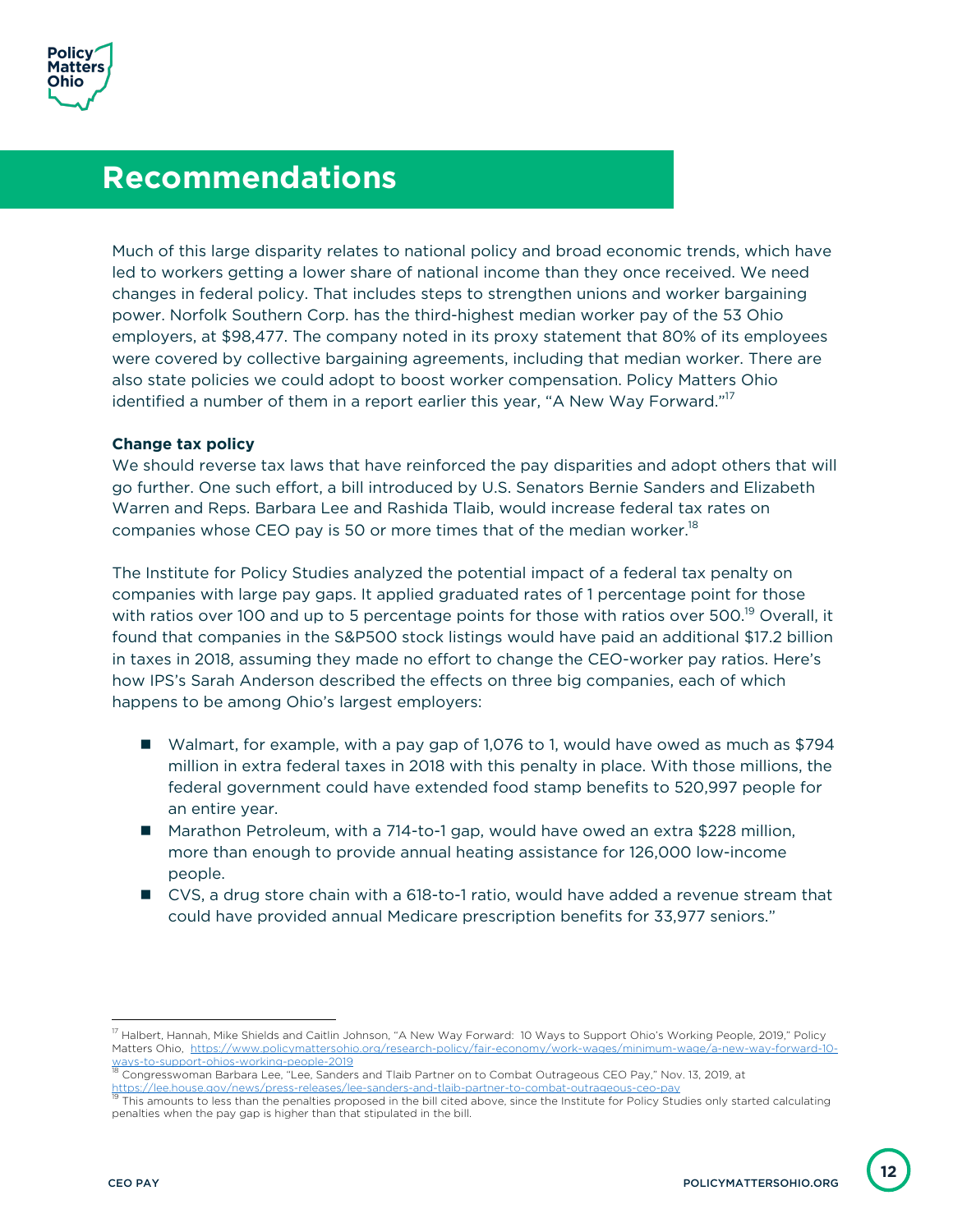

Portland, Oregon, exacts a tax penalty for major companies doing business with the city that pay their CEOs more than 100 times what workers make.<sup>20</sup> San Francisco will vote in March on a measure that would increase the city's gross receipts tax on companies that pay more than 100 times the median pay of their San Francisco workers.<sup>21</sup> Legislators in seven states have introduced legislation to apply a tax penalty to companies with large pay gaps.<sup>22</sup> Over the last 15 years, Ohio has gone in the other direction, slashing the top rate of its income tax from 7.25% to just 4.797%. Ohio should take steps to restore higher income-tax rates on the highest earners.<sup>23</sup>

#### **State purchasing and subsidy policies**

Separate from any tax measures, the Ohio General Assembly could adopt state purchasing policies that would give preference to enterprises whose highest paid executive receives less than 25 times the median pay level, or some other specific level. It could also consider disqualifying from state subsidies and grants companies with pay ratios of more than 100.

#### **Pension funds**

Ohio public pension funds, which hold tens of billions of dollars in stock, could also take steps to combat excessive CEO pay. Under the Dodd-Frank Act, the same legislation that mandated the reporting of CEO pay ratios, shareholders have been able to participate in advisory votes (known as "Say-on-Pay") on executive compensation since 2011.<sup>24</sup> As You Sow, a shareholder advocacy nonprofit which tracks shareholder votes on CEO pay, found that the Ohio Public Employees Retirement System (OPERS) voted against CEO pay for what As You Sow classified as the top 100 overpaid CEOs 44% of the time last year. That was well below the 73% for the California Public Employees Retirement System, the largest such fund, which has taken a harder line on CEO pay based on company performance.<sup>25</sup>

OPERS, the largest such Ohio fund, approved two changes in its proxy voting guidelines in October addressing executive compensation. It called for shareholders to have the right to approve executive compensation plans to ensure ties to performance, corporate strategy and enhancement of long-term returns to shareholders. It also called for shareholders to have the right to vote on the frequency of Say on Pay resolutions. "We believe companies should have the flexibility to determine the methodology that will help them to attract and retain a CEO that will lead the company," a spokesman told Policy Matters Ohio in response to our questions. "What is vital to our analysis and determination of support is whether we can clearly identify the tie to performance, company strategy and enhancement of long-term returns to shareholders."26

 $^{20}$  Auditor's Office, City of Portland, Oregon, 188129 Surtax to Business License Tax if ratio of compensation of a company's chief executive officer to median worker is equal or greater than 100:1 amend PCC 7.02.500 ordinance, at<br>https://efiles.portlandoregon.gov/Record/10464332/

<sup>&</sup>lt;sup>21</sup> Anderson, Sarah, "Will San Francisco Be the Second City to Tax Extreme CEO-Worker Pay Gaps?" Inequality.org, July 11, 2019, at<br><u>https://inequality.org/great-divide/san-francisco-ceo-tax/</u>

<sup>22</sup> Inequality.org, "CEO-Worker Pay Resource Guide," at https://inequality.org/action/corporate-pay-equity/<br>23 See Schiller, Zach and Wendy Patton, "Overhaul: a plan to rebalance Ohio's income tax," Policy Matters Ohio, Jun

<sup>&</sup>lt;sup>24</sup> Securities & Exchange Commission, "SEC Adopts Rules for Say-on-Pay and Golden Parachute Compensation as Required Under<br>Dodd-Frank Act," at https://www.sec.gov/news/press/2011/2011-25.htm

Dodd-Frank Act, "at <u>https://www.sec.gov/news/2019,</u>" at https://www.asyousow.org/report/the-100-most-overpaid-ceos-2019. As You Sow also reported that the Ohio School Employees Retirement System voted against those pay packages 52% of the time.<br><sup>26</sup> Pramik, Mike, Ohio Public Employee Retirement System, email to Zach Schiller, Nov. 22, 2019.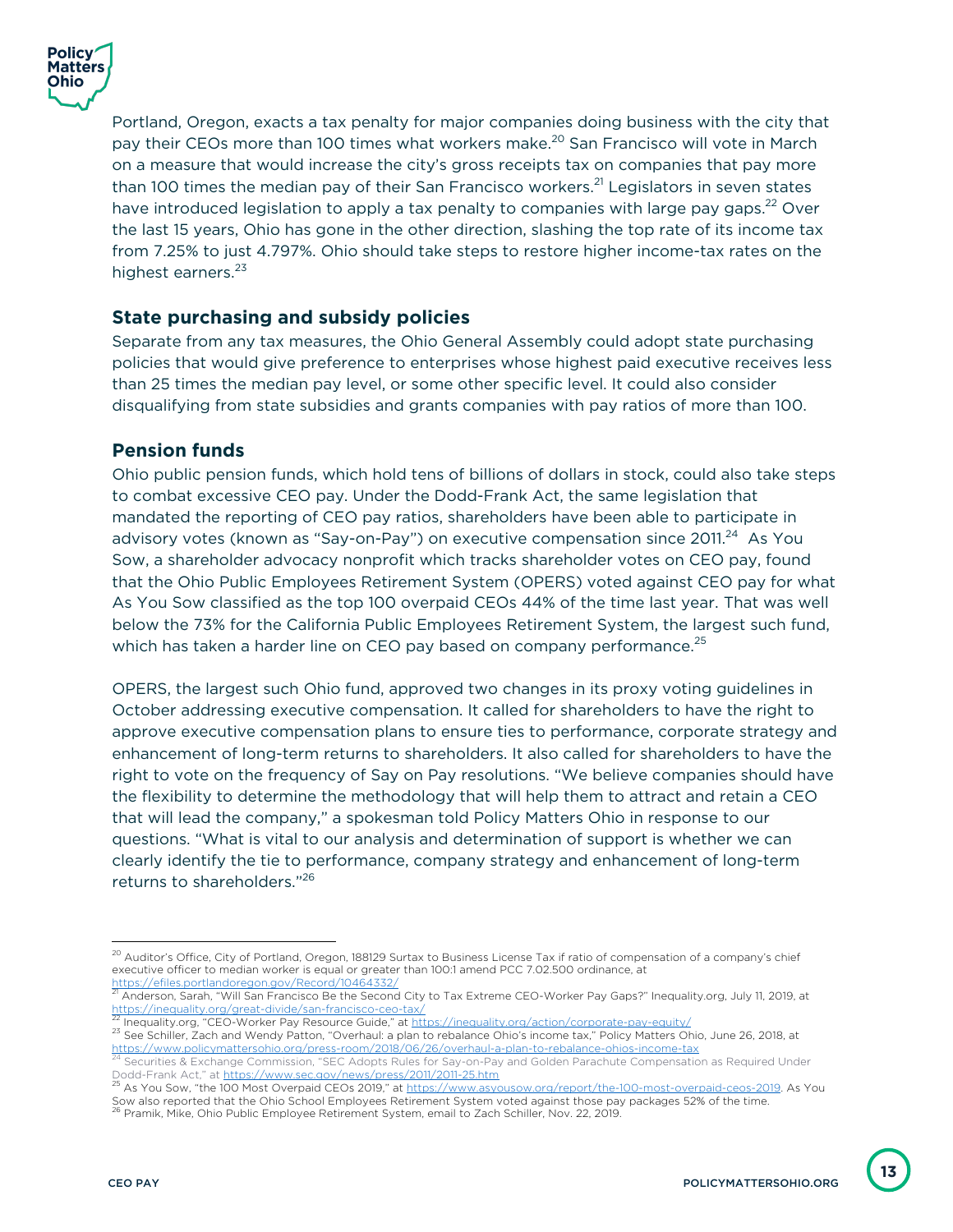

However, OPERS has not sought to concretely make use of the new CEO-median worker pay data available. Curbing excessive executive pay relative to the typical worker is in the longterm interest of its members. OPERS and other pension funds should move to study how to apply the principle of reasonable CEO compensation, including in investment decisions. They should also explicitly add the CEO pay ratio to the criteria they use in their say-on-pay analysis, adopt limits for what is considered reasonable, and vote against the pay plan of any company that does not meet them.

Outsized CEO pay in relation to typical workers isn't a problem that can be rectified by state action alone. However, there are steps that Ohio can and should take that would move in the right direction.

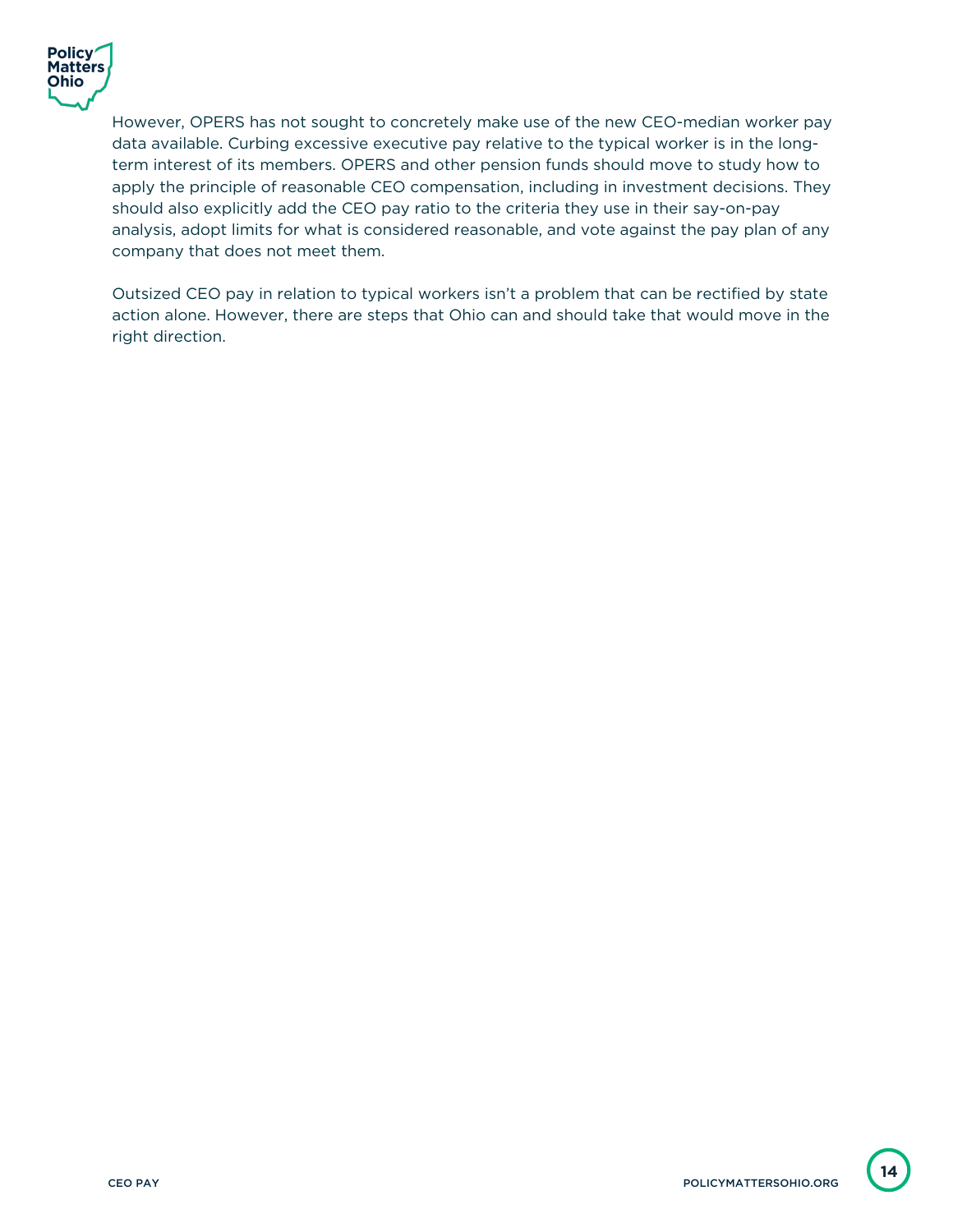

# **Appendix**

#### Links to company reports to the SEC (major Ohio employers and Fortune 500 companies)

Abercrombie & Fitch Co. AK Steel Holding Corporation Alliance Data Systems Corporation Amazon.com, Inc. American Electric Power Company American Financial Group Anthem, Inc. AT&T Inc. Berkshire Hathaway, Inc. Big Lots, Inc. Cardinal Health, Inc. Cedar Fair, L.P. Charter Communications, Inc./Spectrum Management Holding Company, LLC Cincinnati Bell Inc. Cincinnati Financial Corp. Cintas Corporation CVS Health Corporation Dana Dollar General Corporation Dollar Tree, Inc. Emerson Electric Co. Fifth Third Bancorp First Energy Corp. Ford Motor Company General Electric Company General Motors Company Goodyear Tire & Rubber Company Home Depot, Inc. Honeywell International Inc. Huntington Bancshares Incorporated J.C. Penney Corporation, Inc. J.M. Smucker Company JP Morgan Chase & Co. **KeyCorp** 

Kohl's Corporation Kroger Co. L Brands, Inc. Lowe's Companies, Inc. Macy's, Inc. Marathon Petroleum Corporation Norfolk Southern Corporation Owen-Illinois, Inc. Owens Corning Parker-Hannifin Corporation PNC Financial Services Group, Inc. Procter & Gamble Company Progressive Corporation Sherwin-Williams Company Signet Jewelers Ltd. / Inc. Starbucks Corporation Target Corporation TJX Companies Inc. TravelCenters of America LLC<sup>27</sup> U.S. Bancorp United Parcel Service, Inc. Unitedhealth Group Incorporated Verizon Communications Inc. Wal-Mart Inc. Whirlpool Corporation Worthington Industries, Inc.

<sup>&</sup>lt;sup>27</sup> TravelCenters of America did not report a CEO pay ratio in its proxy statement covering 2018. The company did not return messages from Policy Matters Ohio. In 2017, its ratio was 149 to 1. See here.